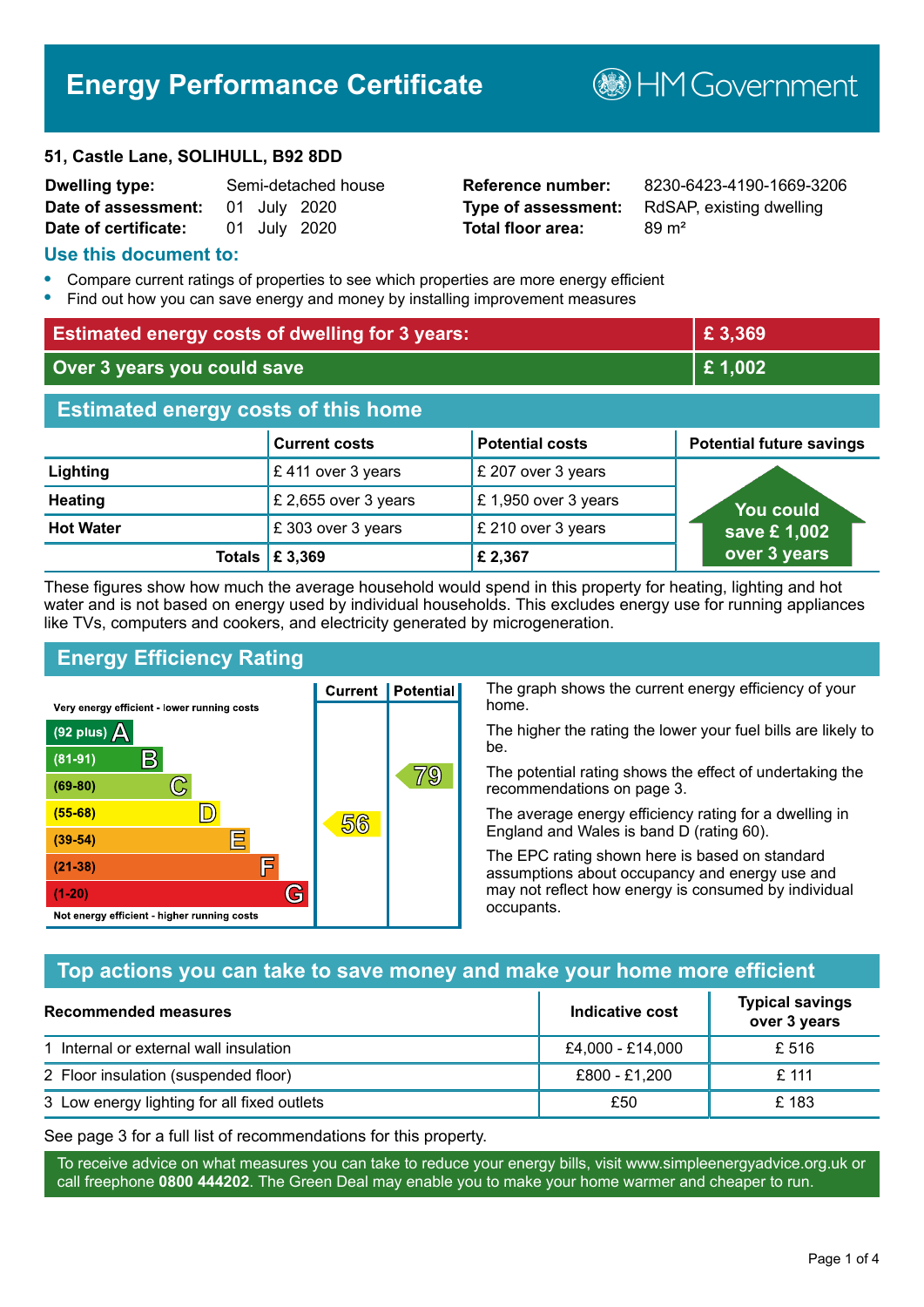#### **Summary of this home's energy performance related features**

| <b>Element</b>        | <b>Description</b>                             | <b>Energy Efficiency</b> |
|-----------------------|------------------------------------------------|--------------------------|
| Walls                 | Solid brick, as built, no insulation (assumed) | *****                    |
|                       | Cavity wall, as built, insulated (assumed)     | ★★★★☆                    |
| Roof                  | Pitched, no insulation (assumed)               | $\star$ * * * *          |
|                       | Pitched, 150 mm loft insulation                | ★★★★☆                    |
| Floor                 | Suspended, no insulation (assumed)             |                          |
|                       | Solid, no insulation (assumed)                 |                          |
| <b>Windows</b>        | Mostly double glazing                          | ★★★☆☆                    |
| Main heating          | Boiler and radiators, mains gas                | ★★★★☆                    |
| Main heating controls | Programmer and room thermostat                 | ★★★☆☆                    |
| Secondary heating     | None                                           |                          |
| Hot water             | From main system                               | ★★★★☆                    |
| Lighting              | No low energy lighting                         | ★☆☆☆☆                    |

Current primary energy use per square metre of floor area: 330 kWh/m² per year

The assessment does not take into consideration the physical condition of any element. 'Assumed' means that the insulation could not be inspected and an assumption has been made in the methodology based on age and type of construction.

#### **Low and zero carbon energy sources**

Low and zero carbon energy sources are sources of energy that release either very little or no carbon dioxide into the atmosphere when they are used. Installing these sources may help reduce energy bills as well as cutting carbon. There are none provided for this home.

## **Your home's heat demand**

For most homes, the vast majority of energy costs derive from heating the home. Where applicable, this table shows the energy that could be saved in this property by insulating the loft and walls, based on typical energy use (shown within brackets as it is a reduction in energy use).

| <b>Heat demand</b>           | <b>Existing dwelling</b> | Impact of loft<br>insulation | <b>Impact of cavity</b><br>wall insulation | Impact of solid<br>wall insulation |
|------------------------------|--------------------------|------------------------------|--------------------------------------------|------------------------------------|
| Space heating (kWh per year) | 17.319                   | (3,336)                      | N/A                                        | (4, 496)                           |
| Water heating (kWh per year) | 2,180                    |                              |                                            |                                    |

You could receive Renewable Heat Incentive (RHI) payments and help reduce carbon emissions by replacing your existing heating system with one that generates renewable heat, subject to meeting minimum energy efficiency requirements. The estimated energy required for space and water heating will form the basis of the payments. For more information, search for the domestic RHI on the www.gov.uk website.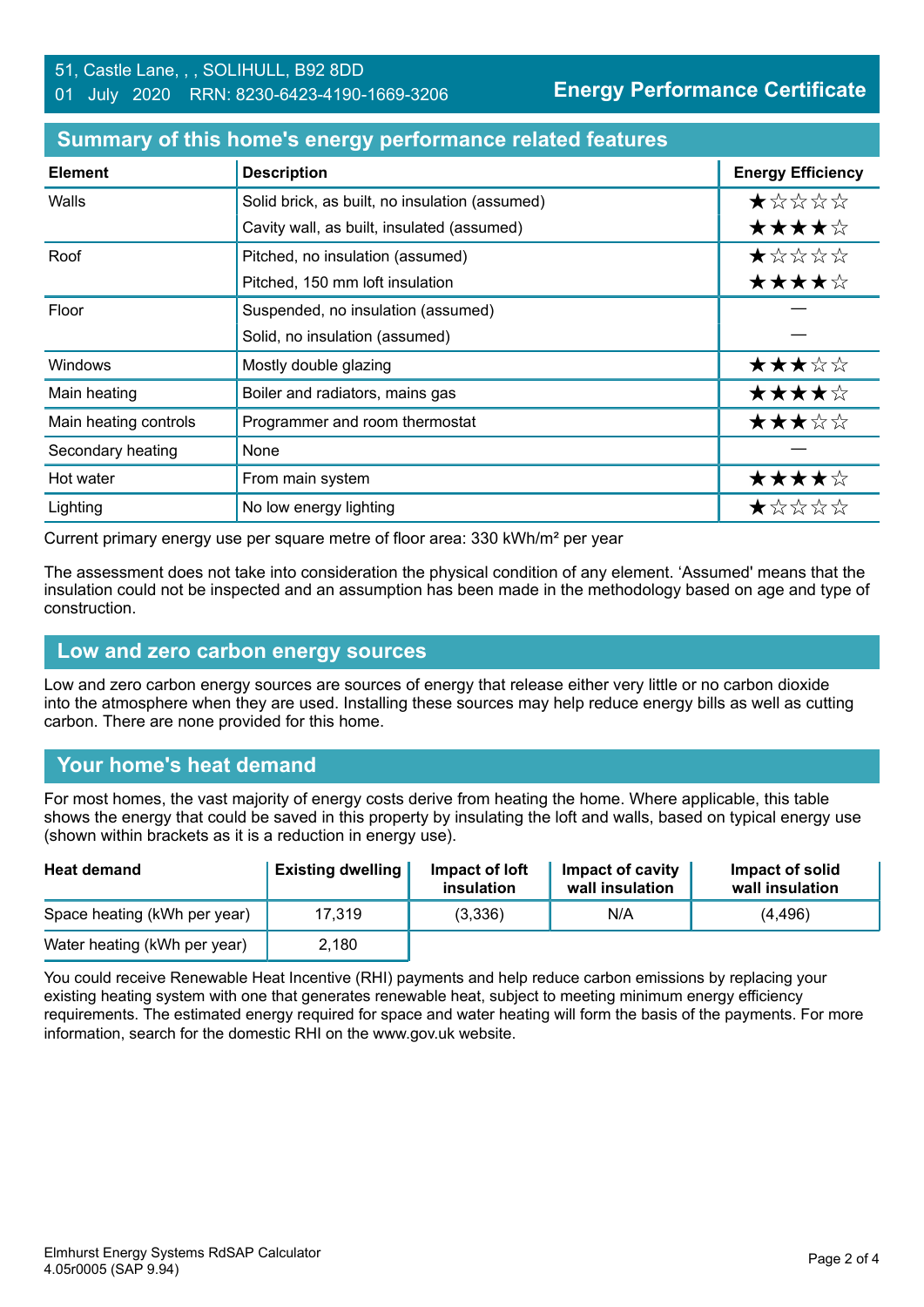#### 51, Castle Lane, , , SOLIHULL, B92 8DD 01 July 2020 RRN: 8230-6423-4190-1669-3206

#### **Recommendations**

The measures below will improve the energy performance of your dwelling. The performance ratings after improvements listed below are cumulative; that is, they assume the improvements have been installed in the order that they appear in the table. To receive advice on what measures you can take to reduce your energy bills, visit www.simpleenergyadvice.org.uk or call freephone 0800 444202. Before installing measures, you should make sure you have secured the appropriate permissions, where necessary. Such permissions might include permission from your landlord (if you are a tenant) or approval under Building Regulations for certain types of work.

| <b>Recommended measures</b>                     | Indicative cost  | <b>Typical savings</b><br>per year | <b>Rating after</b><br>improvement |
|-------------------------------------------------|------------------|------------------------------------|------------------------------------|
| Internal or external wall insulation            | £4,000 - £14,000 | £ 172                              | <b>D63</b>                         |
| Floor insulation (suspended floor)              | £800 - £1,200    | £ 37                               | <b>D64</b>                         |
| Low energy lighting for all fixed outlets       | £50              | £61                                | <b>D66</b>                         |
| Heating controls (thermostatic radiator valves) | £350 - £450      | £ 33                               | <b>D67</b>                         |
| Solar water heating                             | £4,000 - £6,000  | £ 31                               | C69                                |
| Solar photovoltaic panels, 2.5 kWp              | £3,500 - £5,500  | £ 319                              | C79                                |

# **Financial Support and the Green Deal**

Green Deal Finance allows you to pay for some of the cost of your improvements in instalments under a Green Deal Plan (note that this is a credit agreement, but with instalments being added to the electricity bill for the property). The availability of a Green Deal Plan will depend upon your financial circumstances. There is a limit to how much Green Deal Finance can be used, which is determined by how much energy the improvements are estimated to **save** for a 'typical household'.

You may also be able to obtain support towards repairs or replacements of heating systems and/or basic insulation measures under the ECO scheme, provided that you are in receipt of qualifying benefits or tax credits. To learn more about this scheme and the rules about eligibility, visit www.simpleenergyadvice.org.uk or call freephone **0800 444202** for England and Wales.